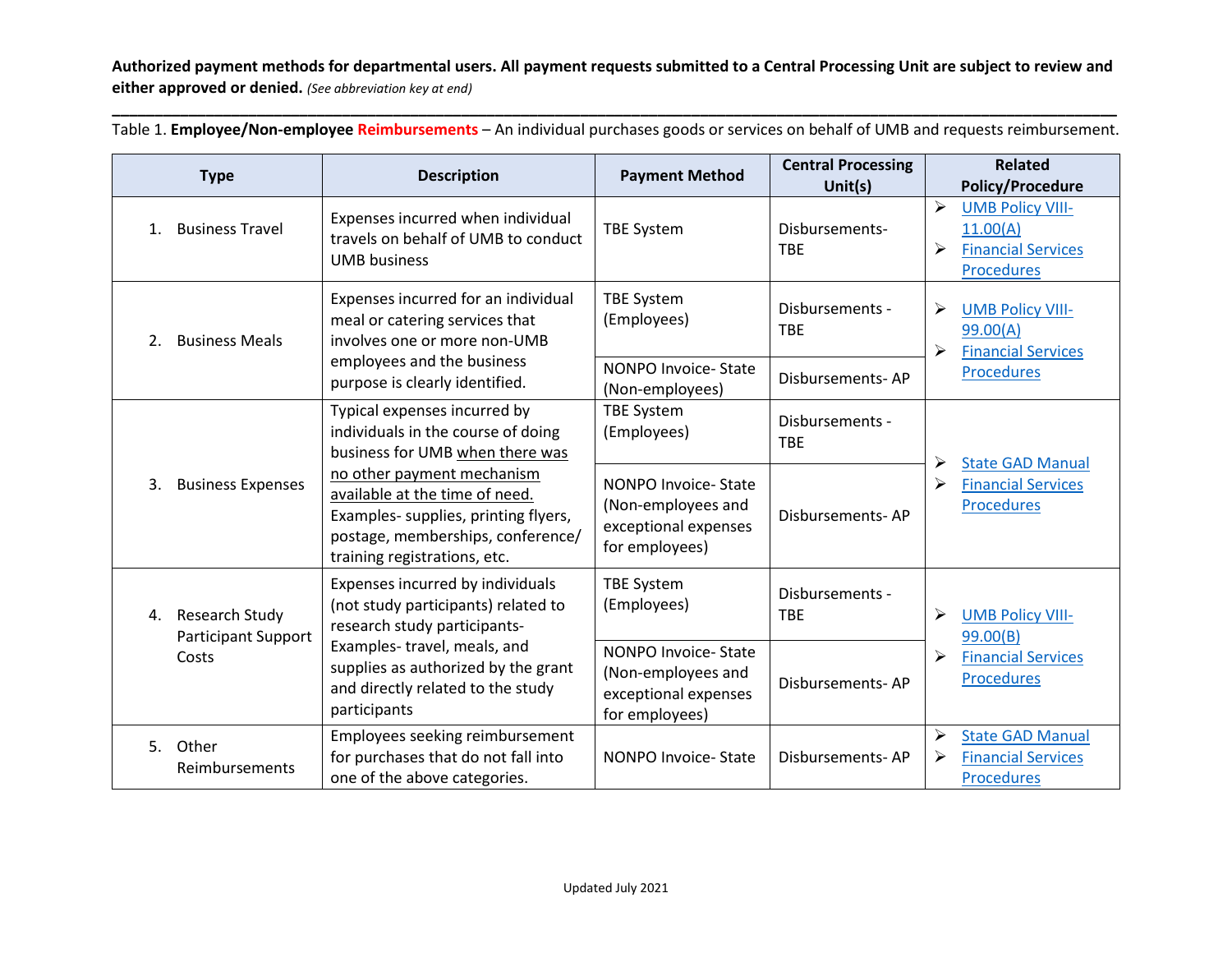**Authorized payment methods for departmental users. All payment requests submitted to a Central Processing Unit are subject to review and either approved or denied.** *(See abbreviation key at end)*

**\_\_\_\_\_\_\_\_\_\_\_\_\_\_\_\_\_\_\_\_\_\_\_\_\_\_\_\_\_\_\_\_\_\_\_\_\_\_\_\_\_\_\_\_\_\_\_\_\_\_\_\_\_\_\_\_\_\_\_\_\_\_\_\_\_\_\_\_\_\_\_\_\_\_\_\_\_\_\_\_\_\_\_\_\_\_\_\_\_\_\_\_\_\_\_\_\_\_\_\_\_\_\_\_\_\_\_\_\_\_\_\_\_\_\_\_\_\_**

| <b>Type</b>                                 | <b>Description</b>                                                                                                                                                               | <b>Payment Method</b>                 | <b>Central Processing</b><br>Unit $(s)$ | <b>Related</b><br><b>Policy/Procedure</b>                                                                      |
|---------------------------------------------|----------------------------------------------------------------------------------------------------------------------------------------------------------------------------------|---------------------------------------|-----------------------------------------|----------------------------------------------------------------------------------------------------------------|
| PO Invoices<br>$1_{-}$                      | Related to a purchase order issued<br>pursuant to State procurement<br>regulations.                                                                                              | PO Invoice-State                      | SSAS,<br>Disbursements-AP               | $\blacktriangleright$<br><b>UMB Purchasing</b><br>Guide<br><b>Financial Services</b><br>➤<br><b>Procedures</b> |
|                                             |                                                                                                                                                                                  | Pcard*                                | None                                    | <b>Pcard User Guide</b>                                                                                        |
|                                             | UMB has agreed to pay for specific<br>membership dues on behalf of an<br>individual.                                                                                             | NONPO Invoice-State                   | Disbursements-AP                        | <b>State GAD Manual</b>                                                                                        |
| <b>Business Related</b><br>2.<br>Membership |                                                                                                                                                                                  | NONPO Invoice-<br><b>Working Fund</b> | or GWF                                  | ≻<br><b>Financial Services</b><br><b>Procedures</b>                                                            |
|                                             |                                                                                                                                                                                  | Pcard*                                | None                                    | <b>Pcard User Guide</b>                                                                                        |
| Honorarium-non-<br>3.<br>employee           | One-time payment usually for a<br>speaker. May include expenses, such<br>as travel, in addition to the speaker<br>fee.                                                           | NONPO Invoice-State                   | Disbursements-AP                        | <b>Financial Services</b><br><b>Procedures</b>                                                                 |
| 4. Stipend                                  | One-time payment or a series of<br>payments. An allowance for<br>expenses incurred to conduct UMB<br>research, training, etc. Expenses<br>may be living, travel, education, etc. | NONPO Invoice-State                   | Disbursements-AP                        | <b>Financial Services</b><br><b>Procedures</b>                                                                 |
|                                             | Only where it is normal and<br>customary such as deposits for<br>conference space, catering, etc.                                                                                | PO Invoice-State                      | SSAS,<br>Disbursements-AP               | <b>State GAD Manual</b><br><b>UMB Purchasing</b><br>Guide                                                      |
| 5.<br>Deposits                              |                                                                                                                                                                                  | NONPO Invoice-<br><b>Working Fund</b> | Disbursements-<br><b>GWF</b>            | <b>Financial Services</b><br><b>Procedures</b>                                                                 |
|                                             |                                                                                                                                                                                  | Pcard*                                | None                                    | <b>Pcard User Guide</b>                                                                                        |

Table 2. **UMB Issues a Payment Directly to a Supplier for Goods or Services**. A supplier may be an individual (consultant) or a business entity